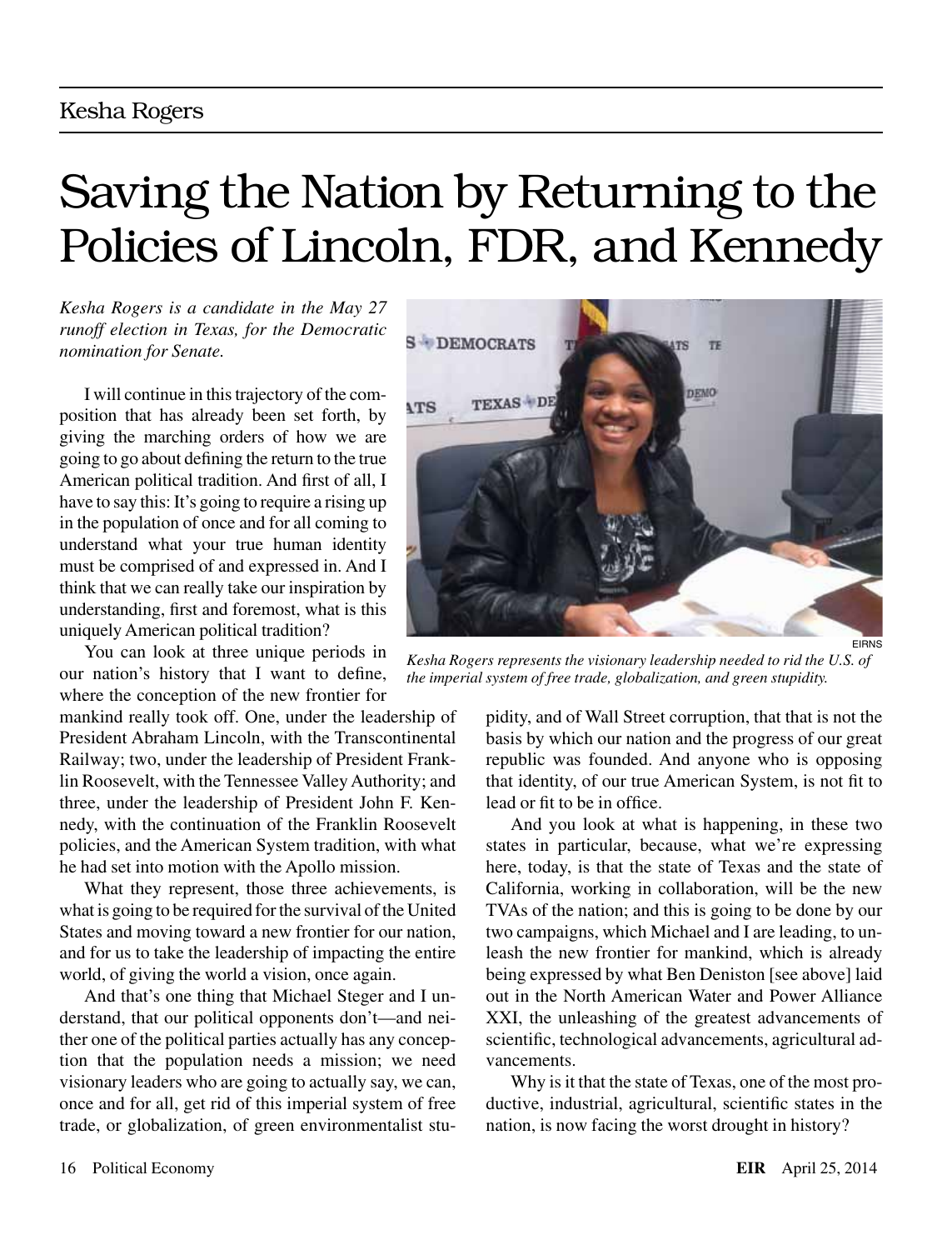Just a few weeks ago, on March 18, there was a major dust storm that blew over the area of Lubbock, Texas. Just recently, you have an increase of about 46 counties and growing throughout the state of Texas, which are running out of water! Texas is running out of water, because we have a Wall Street and British puppet in the White House, Barack Obama, who is not addressing the concerns and the needs of the fact that you have people starving, in the state of Texas and across the United States.

#### **College Students Are Starving**

We just had a report in, today, that you have young people who are furthering their education in college, across the nation, who are starving, who do not have food! They don't have food, because we're bailing out the Wall Street bankers and the corruption of the bail-in policy, taking away people's deposits, taking away people's livelihoods, and leaving them to die. Young people trying to further their education, are having to go to food banks. When Obama was first elected, in 2008, there were four food banks at universities and colleges throughout the United States; now there are going on 121 food banks at the universities and colleges! How do you leave your young people starving? We're doing the same thing to our military veterans. We're putting them out of house, home, starving them.

And there is a simple solution to dealing with all of this: You bankrupt these bastards on Wall Street, tell them they will not have the right to the lives of the American people. You say, "Glass-Steagall *now*!" That's the only solution. If we don't get Glass-Steagall through, we're not going to be able to solve this crisis. If we don't immediately implement the policies toward an advancement in the highest forms of scientific and technological development, so that we can put millions of people back to work in productive jobs, we're not going to survive this.

And as Michael laid out, the threat is very clear, the strategic situation is at a crossroads, and people have to stop playing party politics. You have some corrupt Wall Street Bushites, who are sitting there, saying, "Oh don't touch Obama. Keep on messing up, Obama, because it's looking good for us. We're going to get our Wall Street money, and we're going to win an election on the backs of the lives of the population."

We've got something for you: If we are in the middle of thermonuclear war, there will be no election, for you Wall Street Republicans, or your money!

So, we have to stop playing party politics here. Democrats have to get off the Bush plantation here in Texas, and across the nation, and actually redefine and take back their commitment to this uniquely American political idea of what was represented by President Abraham Lincoln, President John F. Kennedy, and President Franklin Roosevelt.

Now, when President Franklin Roosevelt defined the policy for the Tennessee Valley Authority, you take that as a case example. The Tennessee Valley was very backward in education policy; you had the flooding of the rivers in the whole Tennessee Valley area; you had a collapse in agricultural production; and what did we do? We went into this area and we transformed it, with the most advanced, agricultural, scientific, productive capability that the nation had seen, probably since the development of the Transcontinental Railway system, which Abraham Lincoln had set in place.

### **The American System**

But one thing I want to point out about all of these three unique achievements, you know what they opposed? They opposed this British imperial system of free trade, globalization, which is against everything that our American Republic represented. These three achievements were the embodiment of our American Republic, and our American political tradition. And so, you can't have these three achievements, with the policy of Wall Street bailouts and Wall Street corruption. Wall Street was not leading the charge under the Presidency of Abraham Lincoln. Abraham Lincoln told Wall Street to take a hike, as he initiated the policy of Alexander Hamilton's credit system program, which is our Constitution. Which is our uniquely American tradition.

And so, today, when people say, "Well, we don't have enough food to eat, we can't feed our population, we don't have an adequate water supply, but we don't have the money to take care of all of this." Well, how do you have the money to bail out trillions of dollars in speculative gambling activity for the Wall Street financial interests, but you don't have the money to make sure our people have food to eat? You don't have the money to make sure that we can feed our troops? That's insanity.

And so anyone who would dare challenge that and say that we can go on—especially Democrats—defending and protecting this President, is insane! This is complete insanity: This President has to go. He has to be impeached, now. We need a full-scale mobilization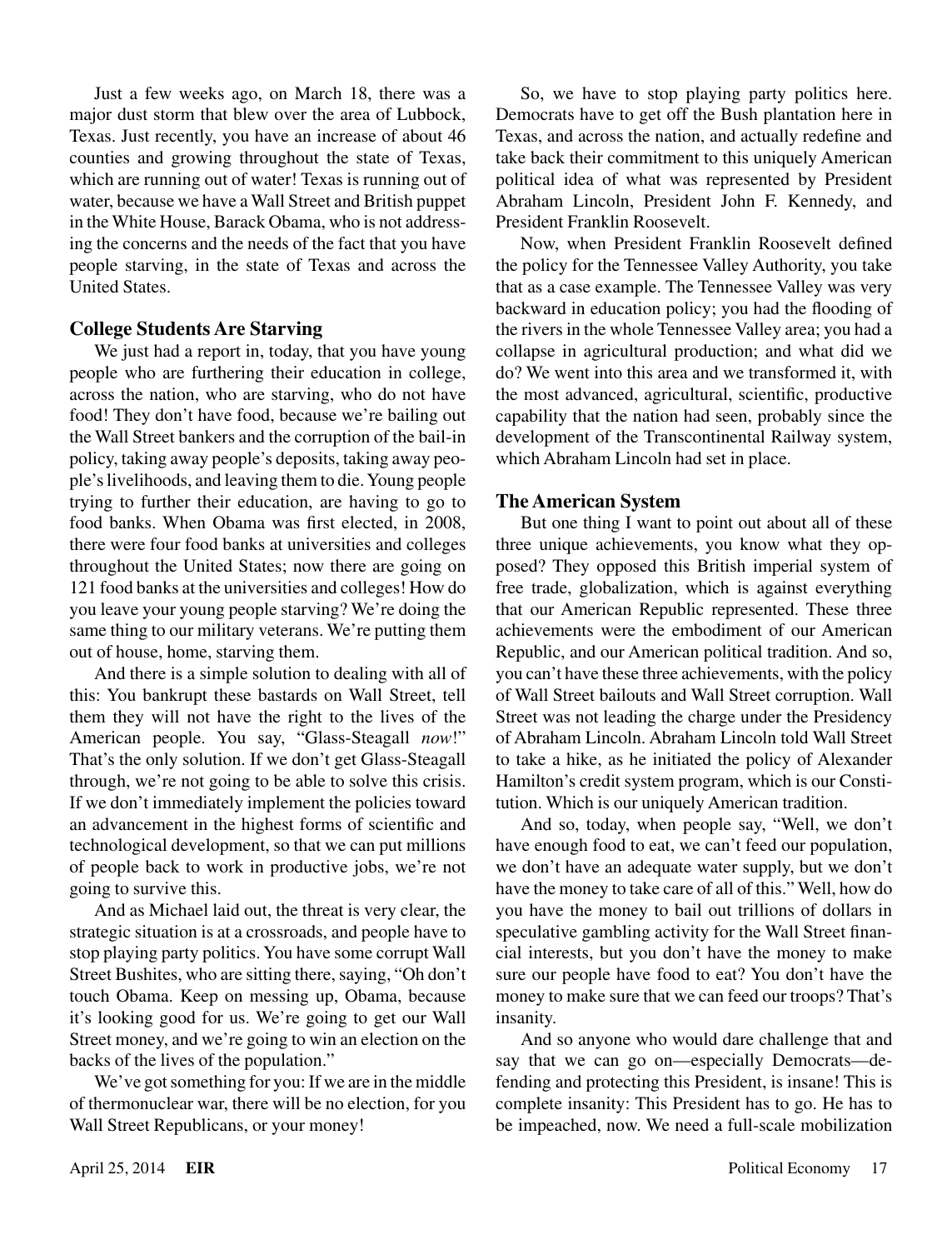in the recovery program for our nation. The recovery program is clearly defined. And if you look at what we've experienced, here in the state of Texas, just to kind of give you a sense: I've been going, along with my team for the U.S. Senate, all across the state. First of all, you have to ask yourself, in the state of Texas, we have the lowest voter turnout of all 50 states. Why is that? People—what are they voting for? What is our mission in this nation? You have 500,000 Democrats coming out, 1.3 million Republicans coming out to vote [in Texas], you know, the tightknit party establishment, and that's the way they want to



National Geographic channel videograb

*In his speech at the Brooks Aerospace Medical Division in San Antonio Nov. 21, 1963, President Kennedy called on Americans to "test the unknown and the uncertain in every phase of human endeavor." His voice was forever silenced the next day in Dallas.*

keep it—until *we* go out there, and we organize the population. There's 13 million people that are registered to vote in this state! So that should tell you something: Are we going to instill in our population a sense that we are fighting for them?

#### **Taking the Fight to the Streets**

I can tell you, what we're doing with my campaign, and with Michael's campaign in San Francisco, is, we're taking this fight to the street. We're going out there, and we're talking to farmers, and we're talking to veterans, and we're talking to political activists; we're talking to those we're meeting on the streets every single day, who have given up on the political system, who have said, "I was once proud to be in the tradition of the John F. Kennedy/Franklin Roosevelt legacy, what happened to that?" Well, because you went to sleep, and you let the Wall Street control take over. And now it's time for you to wake up, and now it's time for you to say, "I'm not going to turn a blind eye, but I'm going to, as a citizen of this republic, *do* something to change the conditions of this nation." And that requires taking immediate action, now.

When John F. Kennedy, 30 years after the anniversary of the TVA, went to visit Muscle Shoals in the Tennessee Valley and spoke there, one of the things he said, is that the TVA will never be finished. There will *always* be new frontiers to conquer. And this was May of 1963; it was about six months later, in November of 1963, that John F. Kennedy was actually right here in San Antonio, Texas, the day before his assassination. He was here, speaking at the Aerospace Medical Health Center, and this is what he said:

"For more than three years I have spoken about the New Frontier. This is not a partisan term, and it is not the exclusive property of Republicans or Democrats. It refers, instead, to this nation's place in history, to the fact that we do stand on the edge of a great new era, filled with both crisis and opportunity, an era to be characterized by achievement and by challenge. It is an era which calls for action and for the best efforts of all those who would test the unknown and the uncertain in every phase of human endeavor. It is a time for pathfinders and pioneers...."

And that's the moment we find ourselves in today. We're in a new era, which poses challenges and opportunity. And you think about those opportunities which are being denied us. Today is the anniversary of the flight of the first man in space, Russian cosmonaut Yuri Gagarin. And you think about what those opportunities set into motion: A month after Yuri Gagarin flew into space, you had Alan Shepard, the first American to go